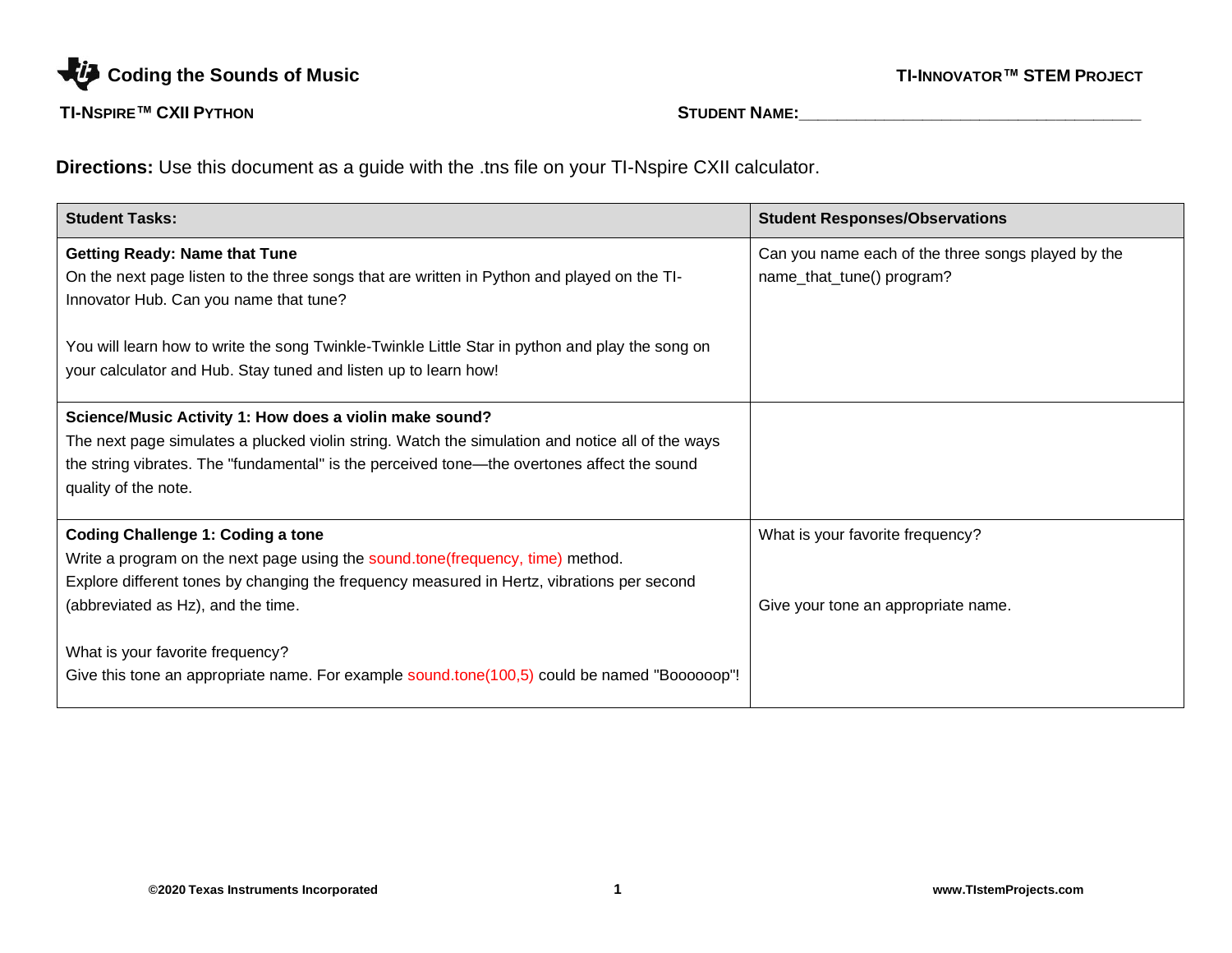

| <b>TI-NSPIRE™ CXII PYTHON</b>                                                                                                                                                                                                                                                                                                                                                                                                                                                                                                                                                                                                                                                                                                                                                                          | <b>STUDENT NAME:</b>                                                                                                                                                                                                                                                                                                                                                                               |  |
|--------------------------------------------------------------------------------------------------------------------------------------------------------------------------------------------------------------------------------------------------------------------------------------------------------------------------------------------------------------------------------------------------------------------------------------------------------------------------------------------------------------------------------------------------------------------------------------------------------------------------------------------------------------------------------------------------------------------------------------------------------------------------------------------------------|----------------------------------------------------------------------------------------------------------------------------------------------------------------------------------------------------------------------------------------------------------------------------------------------------------------------------------------------------------------------------------------------------|--|
| (Optional) Explore More: Speaker Activity - How does a speaker work?<br>The next page simulates a 500 Hz electrical voltage wave flowing into a speaker's coil. Notice the<br>air pressure wave in front of the cone increases and decreases as the coil's voltage rises and<br>falls. Try different frequencies.                                                                                                                                                                                                                                                                                                                                                                                                                                                                                      | How does a speaker produce a sound you can hear?<br>A It makes radio waves that vibrate our eardrums.<br><b>B</b> It pushes and pulls on air molecules producing pressure<br>waves that vibrate our eardrums.<br>C It emits light that evokes emotions in our brain.                                                                                                                               |  |
|                                                                                                                                                                                                                                                                                                                                                                                                                                                                                                                                                                                                                                                                                                                                                                                                        | Look at the back of your Hub. Why are there holes in the<br>Hub's case over the speaker labeled SOUND<br>necessary?<br>A So the speaker's energy, carried by air molecules, can<br>pass freely through the case.<br><b>B</b> To reduce the use of plastics.<br>C So an air molecule that comes out of the speaker can hit<br>your eardrum.                                                         |  |
| <b>Coding Challenge 2: Range of Human Hearing</b><br>Write a program on the next page using sound.tone(frequency, time) to discover the highest and<br>lowest frequency the Hub can make. Note: If you program the Hub with a frequency that it cannot<br>make, you will receive an error message. Be sure you can hear the difference between two<br>frequencies as you explore the upper and lower limits of the Hub's range.                                                                                                                                                                                                                                                                                                                                                                        | What is the highest frequency that you can make?<br>What is the lowest frequency that you can make?                                                                                                                                                                                                                                                                                                |  |
| (Optional) Explore More: Ear Activity - How does your ear work?<br>Sound is changing air pressure that moves as a physical wave. A speaker creates sound by<br>pushing and pulling on air particles to create high and low air pressure waves. We hear by<br>sensing these air pressure waves. The outer ear focuses waves into the ear canal and onto the<br>eardrum. The eardrum vibrates with the same frequency and strength as the wave. Next, three<br>tiny bones in the middle ear transmit the eardrum vibrations to the auditory window. The fine hairs<br>of the inner ear move with the vibrations of the wave. The auditory nerve senses the movement<br>and sends signals to the auditory cortex of the brain. The brain processes the nerve signals into<br>the sounds that we perceive. | Choose the action that is NOT a step in human hearing.<br>A Sound waves are focused onto the eardrum by the outer<br>ear.<br><b>B</b> The vibration of the eardrum is conducted to the inner ear<br>by small bones in the middle ear.<br>C The auditory nerve conducts impulses from the inner ear<br>hairs to the brain.<br>D The eye sees the movement of air molecules and<br>perceives a tone. |  |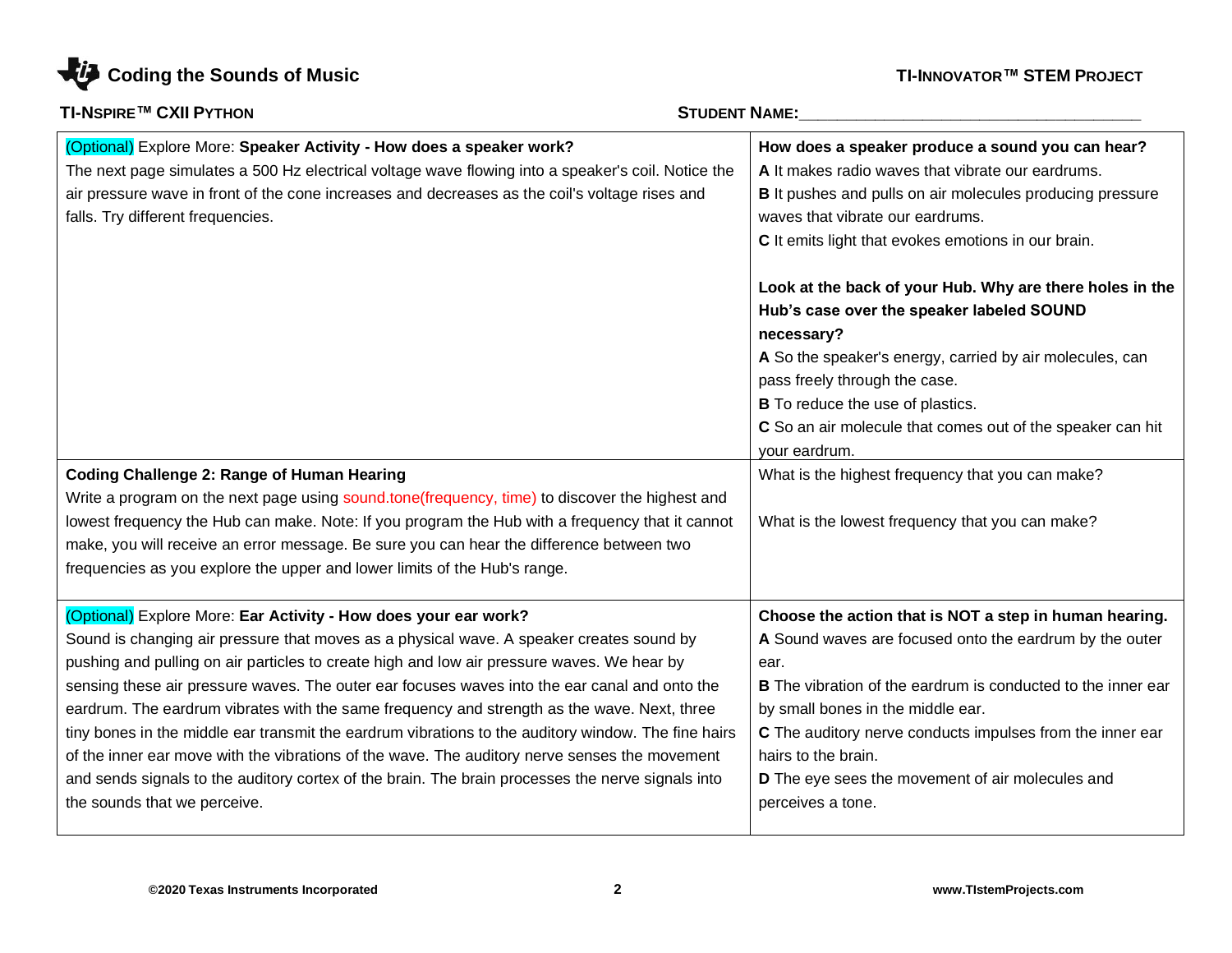

| <b>TI-NSPIRE™ CXII PYTHON</b>                                                                                                                                                                                                                                                                                          | <b>STUDENT NAME:</b>                                                                                                                                                                                                                                                                                                                                                                                                                               |  |
|------------------------------------------------------------------------------------------------------------------------------------------------------------------------------------------------------------------------------------------------------------------------------------------------------------------------|----------------------------------------------------------------------------------------------------------------------------------------------------------------------------------------------------------------------------------------------------------------------------------------------------------------------------------------------------------------------------------------------------------------------------------------------------|--|
| Optional) Explore More: Microphone Activity - How does a microphone work?<br>The next page simulates a 500 Hz air pressure wave hitting the diaphram of a microphone. Notice<br>the voltage wave increases and decreases as the air pressure from the sound rises and falls. Try<br>different frequencies.             | A human ear and a microphone are similar. Each action<br>in human hearing has a match in the microphone.<br>Which pair of statements do NOT match?<br>A The eardrum is like the microphone's diaphragm.<br>B The hairs of the inner ear are like the microphone's<br>magnet and coil.<br>C The outer ear is like the microphone's floor stand.<br>D The impulses in the auditory nerve are like the electrical<br>waves in the microphone's wires. |  |
| <b>Science/Music Activity 2: Music Tempo</b><br>The next page simulates a metronome. Notice the swinging arm and the time required to move<br>back and forth. Listen to the tempo produced. Try tapping your foot to the beat.                                                                                         |                                                                                                                                                                                                                                                                                                                                                                                                                                                    |  |
| <b>Coding Challenge 3 Calculating Tempo</b><br>Background: To calculate the number of seconds in a beat, divide 60 by the BPM. This<br>calculation will give the number of seconds a beat will last.<br>Calculate the number of seconds for one beat when the tempo is 100 BPM.                                        |                                                                                                                                                                                                                                                                                                                                                                                                                                                    |  |
| Challenge: Play the orchestral tuning note A4 (440 Hz) for one beat at a tempo of 100 BPM, 60<br>BPM, and 140 BPM.                                                                                                                                                                                                     |                                                                                                                                                                                                                                                                                                                                                                                                                                                    |  |
| * Use the sleep(seconds) method so the entire note is played. Then use a second sleep(2)<br>method as a rest between each note.                                                                                                                                                                                        |                                                                                                                                                                                                                                                                                                                                                                                                                                                    |  |
| <b>Science/Music Activity 3: Duration of a Note</b><br>The next page simulates three notes, how to code them, and how they sound. Listen to the<br>duration of each note. Do you hear the difference? Notice the calculation of time for each note.<br>You will practice this calculation in the upcoming Challenge 4. |                                                                                                                                                                                                                                                                                                                                                                                                                                                    |  |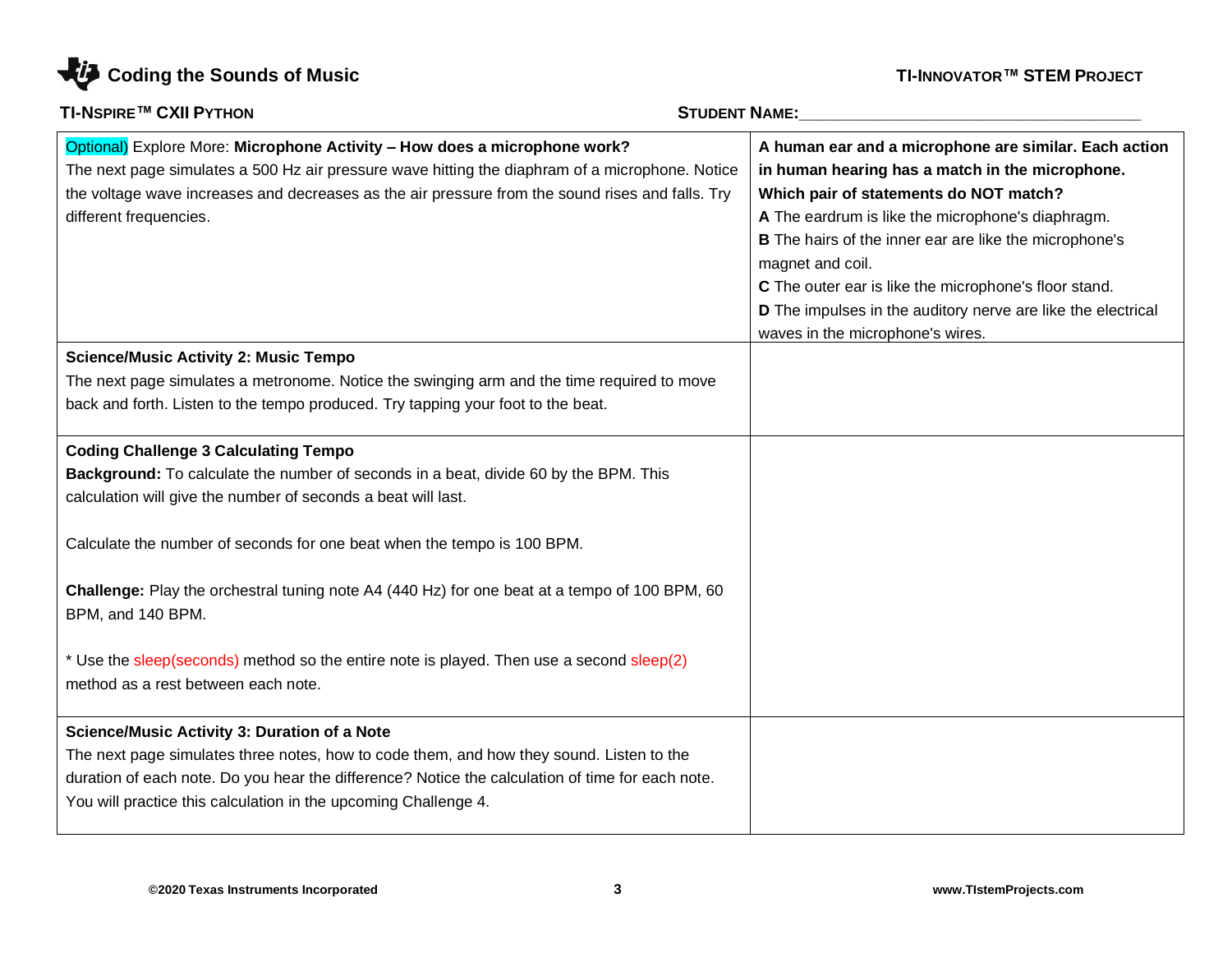

| <b>Coding Challenge 4: Coding Notes</b>                                                        |  |
|------------------------------------------------------------------------------------------------|--|
| Play orchestral tuning A4 (440Hz) for the following notes with a two second rest between each. |  |
| quarter note @ 100 BPM                                                                         |  |
| half note @ 100 BPM                                                                            |  |
| whole note @ 100 BPM                                                                           |  |
| quarter note @ 60 BPM                                                                          |  |
| half note @ 60 BPM                                                                             |  |
| whole note @ 60 BPM                                                                            |  |
|                                                                                                |  |
| <b>Coding Challenge 5: Frequency of Notes</b>                                                  |  |
| Use the method sound note("note", time) to play a whole note of C4 at 100 BPM (2.4 seconds).   |  |
| Now try changing to C5. Do you hear the difference?                                            |  |
| Try a D4 now; how does it compare with C4?                                                     |  |
|                                                                                                |  |
| <b>Coding Challenge 6: Reading Notes</b>                                                       |  |
| Read the two 1/2 notes from the staff and write a program to play each note at 100 BPM.        |  |
| Separate the two notes with a brief rest of 1/10 second with the method sleep(.1).             |  |
|                                                                                                |  |
|                                                                                                |  |
|                                                                                                |  |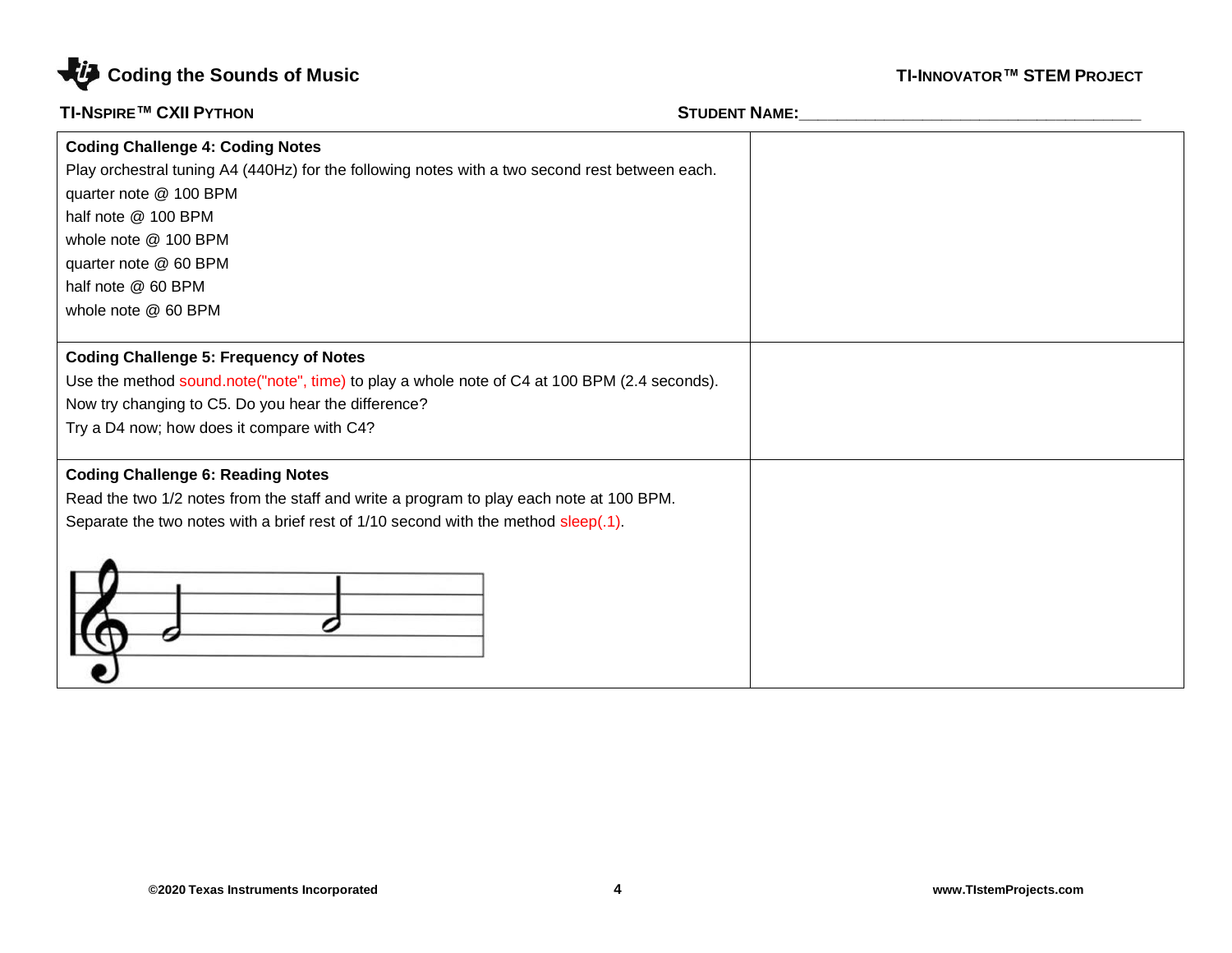

| Do is "C5".<br><b>Coding Challenge 8: Sound Effects</b><br>What is the code for your sound effect?<br>Common sound effects are a sequence of notes, each played for a duration of time. For example,<br>What is your sound effect name?<br>a doorbell is the note E4 followed by C4. On the next page, listen to a doorbell sound effect. How<br>does changing the octave to E5 and C5 change the sound?<br>After playing with the example, create and code your own sound effect and give your sound effect<br>a name.<br><b>Science/Music Activity 4: Playing Twinkle</b><br>The next page is a simulation of the song Twinkle Twinkle Little Star playing on the Hub. Watch<br>the simulation, read the staff's notes, and watch the corresponding finger placement on the piano<br>keys.<br><b>Coding Challenge 9: Coding Twinkle</b><br>Write a program to play the first two bars of Twinkle with a tempo of 100 BPM. Use the two<br>memory aids FACE and Every Good Boy Does Fine. | <b>Coding Challenge 7: Do-Re-Mi</b><br>Write a program to play each note of Do-Re-Mi-Fa-Sol-La-Si-Do as whole notes. This is an entire<br>octave.<br>⊖<br>ø<br>D4<br>C4<br>E4<br>C5<br>G4<br>Recall at 100 BPM a whole note lasts for 2.4 seconds. The first note Do is "C4" and the last note |  |
|-------------------------------------------------------------------------------------------------------------------------------------------------------------------------------------------------------------------------------------------------------------------------------------------------------------------------------------------------------------------------------------------------------------------------------------------------------------------------------------------------------------------------------------------------------------------------------------------------------------------------------------------------------------------------------------------------------------------------------------------------------------------------------------------------------------------------------------------------------------------------------------------------------------------------------------------------------------------------------------------|------------------------------------------------------------------------------------------------------------------------------------------------------------------------------------------------------------------------------------------------------------------------------------------------|--|
|                                                                                                                                                                                                                                                                                                                                                                                                                                                                                                                                                                                                                                                                                                                                                                                                                                                                                                                                                                                           |                                                                                                                                                                                                                                                                                                |  |
|                                                                                                                                                                                                                                                                                                                                                                                                                                                                                                                                                                                                                                                                                                                                                                                                                                                                                                                                                                                           |                                                                                                                                                                                                                                                                                                |  |
|                                                                                                                                                                                                                                                                                                                                                                                                                                                                                                                                                                                                                                                                                                                                                                                                                                                                                                                                                                                           |                                                                                                                                                                                                                                                                                                |  |
|                                                                                                                                                                                                                                                                                                                                                                                                                                                                                                                                                                                                                                                                                                                                                                                                                                                                                                                                                                                           |                                                                                                                                                                                                                                                                                                |  |
|                                                                                                                                                                                                                                                                                                                                                                                                                                                                                                                                                                                                                                                                                                                                                                                                                                                                                                                                                                                           |                                                                                                                                                                                                                                                                                                |  |
|                                                                                                                                                                                                                                                                                                                                                                                                                                                                                                                                                                                                                                                                                                                                                                                                                                                                                                                                                                                           |                                                                                                                                                                                                                                                                                                |  |
|                                                                                                                                                                                                                                                                                                                                                                                                                                                                                                                                                                                                                                                                                                                                                                                                                                                                                                                                                                                           |                                                                                                                                                                                                                                                                                                |  |
| * The $\frac{1}{4}$ note is .6 seconds and the $\frac{1}{2}$ note is 1.2 seconds at 100 BPM.                                                                                                                                                                                                                                                                                                                                                                                                                                                                                                                                                                                                                                                                                                                                                                                                                                                                                              |                                                                                                                                                                                                                                                                                                |  |
| lit - tle star,<br>Twin-kle,<br>twin-kle,<br>5<br>©2020 Texas Instruments Incorporated<br>www.TistemProjects.com                                                                                                                                                                                                                                                                                                                                                                                                                                                                                                                                                                                                                                                                                                                                                                                                                                                                          |                                                                                                                                                                                                                                                                                                |  |